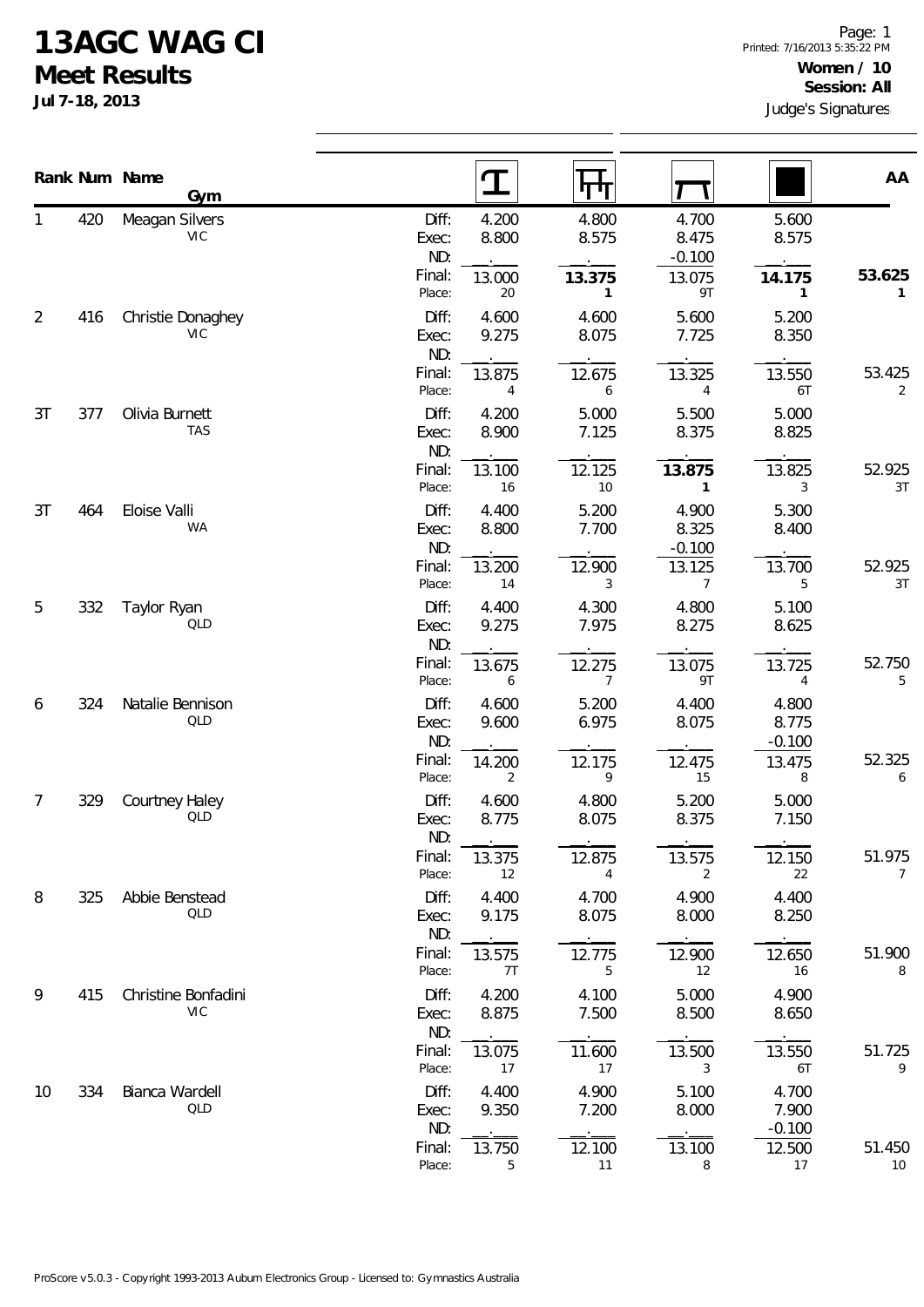## **13AGC WAG CI**

**Meet Results**

**Jul 7-18, 2013**

|                |     | Rank Num Name<br>Gym          |                                 | $\mathbf T$              | पण                       |                            |                                      | AA                   |
|----------------|-----|-------------------------------|---------------------------------|--------------------------|--------------------------|----------------------------|--------------------------------------|----------------------|
| 11             | 280 | Sarah Iwanoczko<br><b>NSW</b> | Diff:<br>Exec:<br>ND:           | 4.400<br>9.125           | 4.800<br>7.275           | 5.100<br>7.600             | 5.100<br>8.000                       |                      |
|                |     |                               | Final:<br>Place:                | 13.525<br>9T             | 12.075<br>12             | 12.700<br>13               | 13.100<br>11                         | 51.400<br>11         |
| 12             | 331 | Sophie Musgrave<br>QLD        | Diff:<br>Exec:<br>ND:           | 4.400<br>9.125           | 3.700<br>7.675           | 4.700<br>8.300             | 4.600<br>8.600                       |                      |
|                |     |                               | Final:<br>Place:                | 13.525<br>9T             | 11.375<br>18             | 13.000<br>11               | 13.200<br>9                          | 51.100<br>12         |
| 13             | 277 | Georgia Devine<br><b>NSW</b>  | Diff:<br>Exec:<br>ND:           | 4.200<br>9.025           | 5.200<br>6.550           | 5.100<br>8.125             | 4.700<br>8.125<br>$-0.100$           |                      |
|                |     |                               | Final:<br>Place:                | 13.225<br>13             | 11.750<br>14             | 13.225<br>5                | 12.725<br>15                         | 50.925<br>13         |
| 14<br>15<br>16 | 283 | Amy Smit<br><b>NSW</b>        | Diff:<br>Exec:<br>ND:           | 5.200<br>9.025           | 4.300<br>6.800           | 3.100<br>8.100<br>$-0.100$ | 6.000<br>8.100                       |                      |
|                |     |                               | Final:<br>Place:                | 14.225<br>$\mathbf{1}$   | 11.100<br>20             | 11.100<br>22               | 14.100<br>$\overline{a}$             | 50.525<br>14         |
|                | 252 | Bianka Rose<br>ACT            | Diff:<br>Exec:<br>ND:           | 4.200<br>8.825           | 5.900<br>7.150           | 3.800<br>6.950             | 4.900<br>7.850                       |                      |
|                |     |                               | Final:<br>Place:                | 13.025<br><b>18T</b>     | 13.050<br>2              | 10.750<br>26               | 12.750<br>14                         | 49.575<br>15         |
|                | 326 | Alicia Biggs<br>QLD           | Diff:<br>Exec:<br>ND:           | 4.200<br>8.825           | 3.600<br>8.075           | 4.700<br>7.875             | 4.100<br>8.175                       |                      |
|                |     |                               | Final:<br>Place:                | 13.025<br><b>18T</b>     | 11.675<br>15             | 12.575<br>14               | 12.275<br>20                         | 49.550<br>16         |
| 17             | 279 | Breanna Hale<br><b>NSW</b>    | Diff:<br>Exec:<br>ND:           | 4.200<br>8.600           | 3.500<br>7.450           | 4.900<br>8.275             | 4.800<br>7.900<br>$-0.300$           |                      |
|                |     |                               | Final:<br>Place:                | 12.800<br>25T            | 10.950<br>22T            | 13.175<br>6                | 12.400<br>18T                        | 49.325<br>17         |
| <b>18T</b>     | 418 | Nicole Quine<br><b>VIC</b>    | Diff:<br>Exec:<br>ND:           | 4.200<br>8.925           | 4.700<br>6.925           | 5.200<br>6.900             | 4.300<br>8.400<br>$-0.500$           |                      |
|                |     |                               | Final:<br>Place:                | 13.125<br>15             | 11.625<br>16             | 12.100<br>17               | 12.200<br>21                         | 49.050<br><b>18T</b> |
| <b>18T</b>     | 276 | Breeanna Carter<br><b>NSW</b> | Diff:<br>Exec:<br>ND:<br>Final: | 4.200<br>8.625<br>12.825 | 4.500<br>7.375<br>11.875 | 4.000<br>7.950<br>11.950   | 4.700<br>8.000<br>$-0.300$<br>12.400 | 49.050               |
| 20             | 417 | Georgia Holston               | Place:<br>Diff:                 | 24<br>4.000              | 13<br>3.800              | 18<br>4.400                | <b>18T</b><br>5.100                  | <b>18T</b>           |
|                |     | <b>VIC</b>                    | Exec:<br>ND:<br>Final:          | 8.975<br>12.975          | 7.225<br>11.025          | 6.500<br>10.900            | 8.325<br>$-0.300$<br>13.125          | 48.025               |
|                |     |                               | Place:                          | 21T                      | 21                       | 24T                        | 10                                   | 20                   |